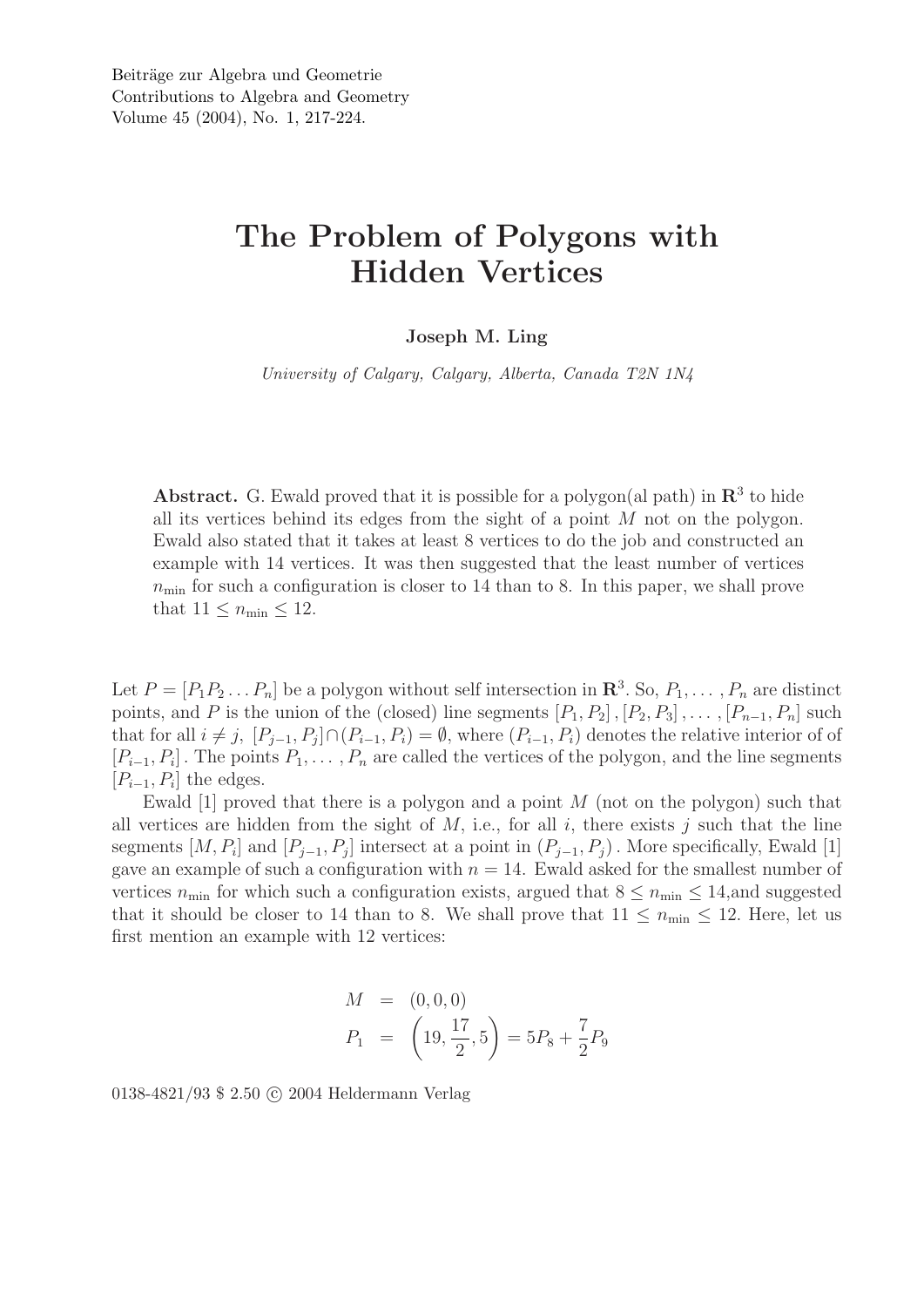$$
P_2 = (-19, -8, -5) = 11P_6 + 3P_7
$$
  
\n
$$
P_3 = (0, 0, 1) = P_7 + \frac{19}{3}P_8
$$
  
\n
$$
P_4 = (0, 1, 0) = 2P_1 + 2P_2
$$
  
\n
$$
P_5 = (1, 0, 0) = 4P_{10} + P_{11}
$$
  
\n
$$
P_6 = (0, 1, 1) = P_3 + P_4
$$
  
\n
$$
P_7 = \left(-\frac{19}{3}, -\frac{19}{3}, -\frac{16}{3}\right) = \frac{4}{3}P_{11} + \frac{1}{3}P_{12}
$$
  
\n
$$
P_8 = (1, 1, 1) = P_5 + P_6
$$
  
\n
$$
P_9 = (4, 1, 0) = P_4 + 4P_5
$$
  
\n
$$
P_{10} = (5, 2, 1) = P_8 + P_9
$$
  
\n
$$
P_{11} = (-19, -8, -4) = P_2 + P_3
$$
  
\n
$$
P_{12} = (57, 13, 0) = 13P_4 + 57P_5
$$

Thus,  $n_{\min} \leq 12$ . In what follows, we shall prove that  $n_{\min} \geq 11$ .

To facilitate our discussion, we shall also denote the vertices by  $Q_1, \ldots, Q_n$ , without any implication that the endpoints of the edges  $[Q_i, Q_j]$  should have consecutive integral indices. Thus,  $Q_1, \ldots, Q_n$  is a permutation of  $P_1, \ldots, P_n$ , and  $[Q_i, Q_j]$  is an edge of the polygon  $[P_1P_2...P_n]$  if and only if there is some k such that  $\{Q_i,Q_j\} = \{P_{k-1},P_k\}$ , but it is not necessary that  $|i - j| = 1$ . However, we note that as  $P_1, \ldots, P_n$  are distinct, so are  $Q_1, \ldots, Q_n$ .

We say that  $[Q_i, Q_j]$  blocks  $Q_k$  if the line segment  $[M, Q_k]$  intersects  $[Q_i, Q_j]$  at a point in  $(Q_i, Q_j)$ , and that  $Q_i$  helps block  $Q_k$  if for some vertex  $Q_j$ ,  $[Q_i, Q_j]$  is an edge of the polygon which blocks  $Q_k$ . We denote the point of intersection of  $[M, Q_k]$  and  $[Q_i, Q_j]$  by  $R_k$ in case the values of i and j are clear from the context. (See Figure 1) Sometimes, we find it convenient to say that a set  $S$  of points blocks or does not block a point  $Q$  according as whether or not there is some line segment with endpoints in  $S$  that blocks  $Q$ .



Figure 1

The plane that passes through three noncollinear points A, B, C will be denoted by  $\pi_{ABC}$ . Thus,  $\pi_{ABC} = \pi_{ACB} = \pi_{BCA}$ , etc. If A happens to be some  $Q_j$ , we also write  $\pi_{ABC}$  as  $\pi_{jBC}$ ,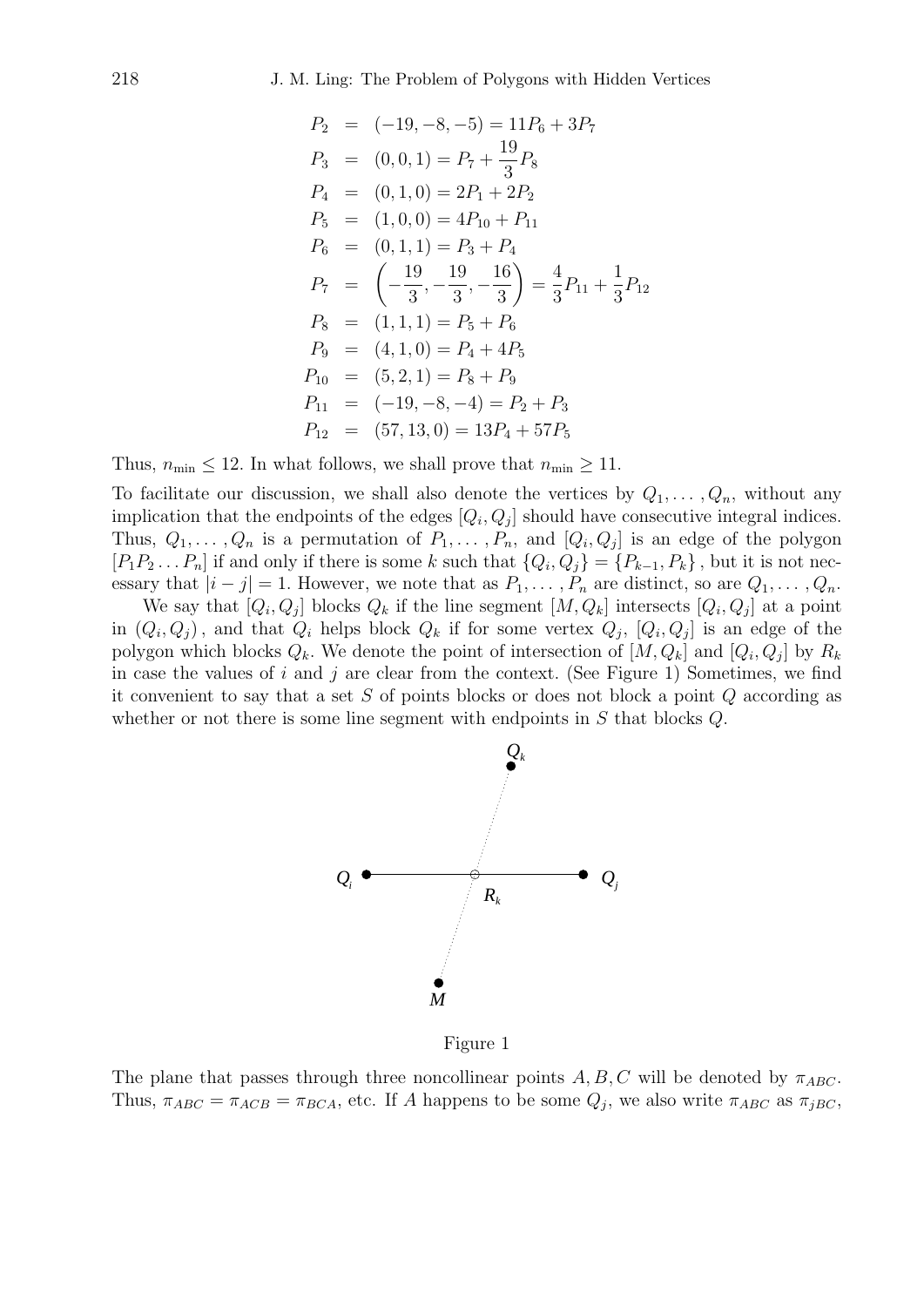etc. Thus,  $\pi_{ijk}$  is the plane that passes through  $Q_i, Q_j, Q_k$ , and  $\pi_{Mij}$  is the plane that pases through  $M, Q_i, Q_j$ . We find it convenient to write  $\pi_{Mijk...}$  for the plane, when exists, that passes through  $M, Q_i, Q_j, Q_k, \ldots$ .

Each plane  $\pi$  determines two closed half-spaces in  $\mathbb{R}^3$ , denoted by  $\pi^{\ge}$  and  $\pi^{\le}$ , with common boundary  $\pi$ . We denote the corresponding open half-spaces by  $\pi$ <sup>></sup> and  $\pi$ <sup><</sup>, respectively. We note that the choice of designations  $\langle$  and  $\rangle$  for the pair of half-spaces is arbitrary, and the same applies to  $\leq$  and  $\geq$ .

The following facts will be used frequently. We omit their easy proofs.

- 1. If  $(P,Q)$  intersects  $\pi$ , then  $P \in \pi^> \Rightarrow Q \in \pi^<$  (and  $P \in \pi^< \Rightarrow Q \in \pi^>$ ). We also describe this scenario by saying that  $(P, Q)$  pierces through  $\pi$ .
- 2. If  $Q_i$  helps block  $Q_j$ , then  $Q_j$  does not help block  $Q_i$ .
- 3. If  $M \in \pi$  and  $Q \in \pi^>$ , then Q is not blocked by any line segments with endpoints in  $\pi^{\leq}$ .
- 4. If  $M \in \pi$  and if  $Q_k$  is blocked by  $[Q_i, Q_j]$ , where  $(Q_i, Q_j) \subseteq \pi^>$ , then  $Q_k \in \pi^>$ .
- 5. If all the vertices of a polygon are hidden from sight of M, then M must lie in the interior of the convex hull of the polygon. (This was proved in [1].)

Below, we shall assume that  $[P_1 \dots P_n]$  is a polygon whose vertices are hidden from the sight of the point M.

To begin, it is quite easy to see that  $n \geq 10$ .

**Lemma 1.** If  $\pi$  is any plane through M, then there are at least three vertices in  $\pi$ <sup>></sup> and at *least three vertices in*  $\pi^<$ *.* 

*Proof.* By [1] Theorem 1, not all vertices lie on the same plane. So, there is some vertex  $P \in \pi^>$ , say. But then, since M lies in the interior of the convex hull of the polygon, there must be some vertex Q in  $\pi^{\le}$ . Since P is blocked from M, and since points in  $\pi^{\le}$  are not sufficient to block P, there must be some P' in  $\pi$ <sup>></sup> which helps block P. Now, as P' helps block P, P cannot help block P'. Thus, there must be yet another vertex P'' in  $\pi$ <sup>></sup> which helps block  $P'$ . Thus,  $\pi$ <sup>></sup> contains at least three vertices. The same argument applies to  $Q \in \pi^{\lt}$ .  $\le$  . The contract of the contract of the contract of the contract of the contract of  $\Box$ 

Theorem 1.  $n_{\min} \geq 10$ .

*Proof.* Since the polygon  $[P_1 \dots P_n]$  has n vertices hidden behind  $n-1$  edges, at least one of the edges must block more than one vertex. Suppose  $Q_1, Q_2$  are two vertices that are blocked by  $[Q_3, Q_4]$ . Then  $M, Q_1, Q_2, Q_3, Q_4$  all lie on the same plane  $\pi$ . By Lemma 1, there are at least three vertices in  $\pi$ <sup>></sup> and at least three vertices in  $\pi$ <sup><</sup>. So, the total number of vertices is at least  $4 + 3 + 3 = 10$ .

We need another lemma to establish  $n_{\min} \geq 11$ .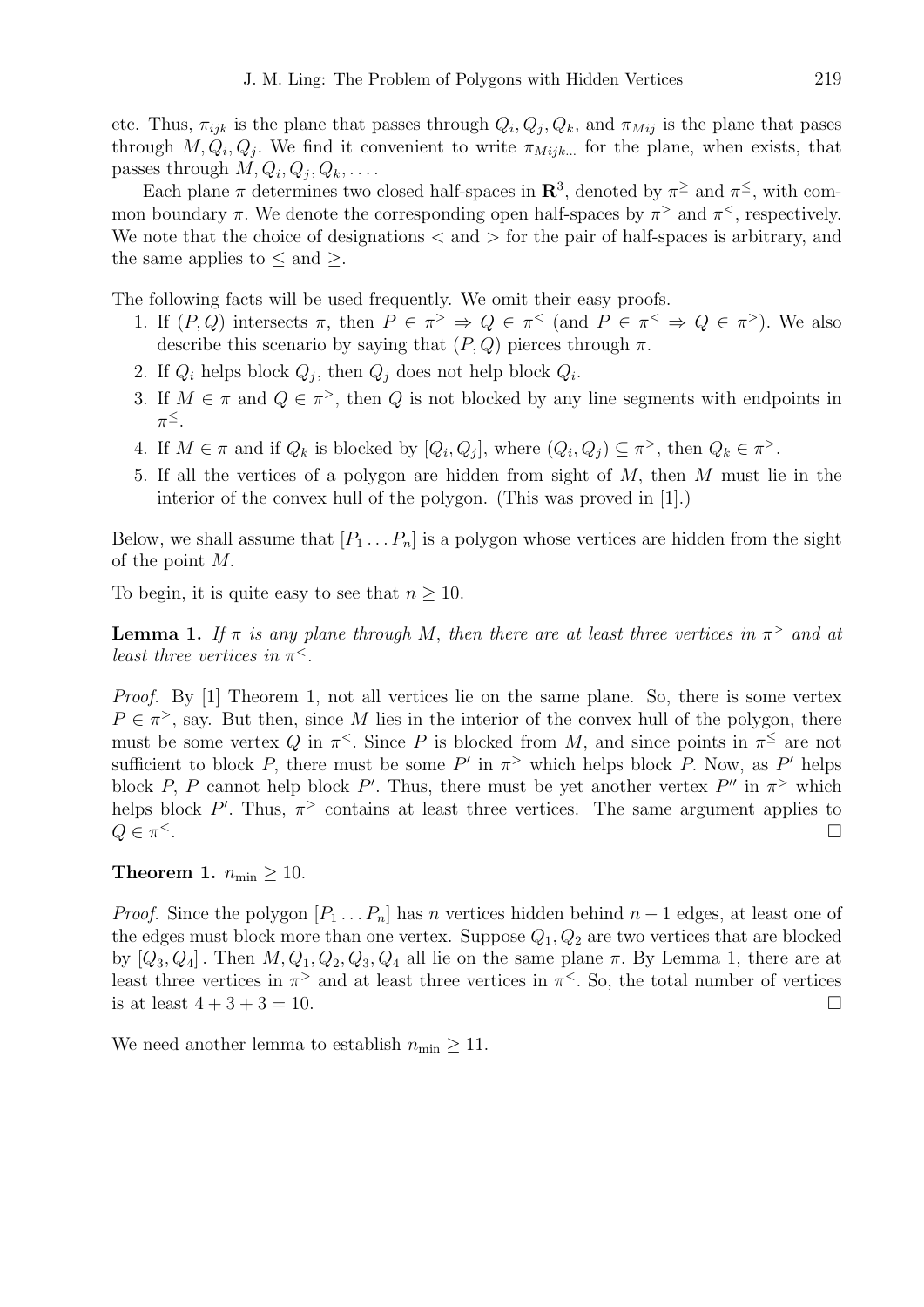**Lemma 2.** If  $Q_i, Q_j, Q_k$  are the only vertices in  $\pi$ <sup>></sup> for some plane  $\pi$  through M, then  $Q_i, Q_j, Q_k$  will help block one another in a cyclical manner, i.e., either

 $Q_i$  helps block  $Q_k$ ,  $Q_k$  helps block  $Q_j$ ,  $Q_j$  helps block  $Q_i$ ,

or

 $Q_i$  helps block  $Q_j$ ,  $Q_j$  helps block  $Q_k$ ,  $Q_k$  helps block  $Q_i$ .

*Proof.* One of  $Q_i$  and  $Q_j$  must help block  $Q_k$ . If  $Q_i$  helps block  $Q_k$ , then  $Q_k$  does not help block  $Q_i$ , and so  $Q_j$  must help block  $Q_i$ . Then  $Q_i$  does not help block  $Q_j$ , and so,  $Q_k$  must help block  $Q_j$ . We arrive at the first scenario. Similarly, if  $Q_j$  helps block  $Q_k$ , we arrive at the second scenario. (We may imagine the vertices  $Q_i, Q_j, Q_k$  together with their blocking edges forming something like a tripod. See Figure 2.)



Figure 2

## Theorem 2.  $n_{\min} \geq 11$ .

*Proof.* As in the proof of Theorem 1, we suppose that  $Q_1, Q_2$  are two vertices that are blocked by  $[Q_3, Q_4]$ , and we denote the plane  $\pi_{M1234}$  by  $\pi$ . We look at various ways  $Q_3$  and  $Q_4$  may be blocked. The cases are separated according to whether the line segments blocking them lie on or pierce through the plane  $\pi$ . In each case, we prove that it is impossible for the configuration to have just 10 vertices. In view of Lemma 1, this implies that no plane through  $M$  can contain more than 4 vertices.

CASE 1.  $Q_3$  and  $Q_4$  are blocked by two edges piercing through the plane  $\pi = \pi_{M1234}$ , and that the two edges share a vertex. That is, there are points  $Q_5, Q_6, Q_7 \notin \pi$  such that  $[Q_5, Q_6]$ blocks  $Q_3$  and  $[Q_6, Q_7]$  blocks  $Q_4$ . (See Figure 3.) Since  $(Q_5, Q_6)$  and  $(Q_6, Q_7)$  pierce through  $\pi$ , we may assume without loss of generality that  $Q_6 \in \pi^<$  and  $Q_5, Q_7 \in \pi^>$ . In view of Lemma 2, we have vertices  $Q_8, Q_{10} \in \pi^<$  and we may assume that

 $Q_6$  helps block  $Q_8$ ;  $Q_8$  helps block  $Q_{10}$ ;  $Q_{10}$  helps block  $Q_6$ .

Also, there is a vertex  $Q_9 \in \pi$ . Suppose that  $Q_1, \ldots, Q_{10}$  are all the vertices. Since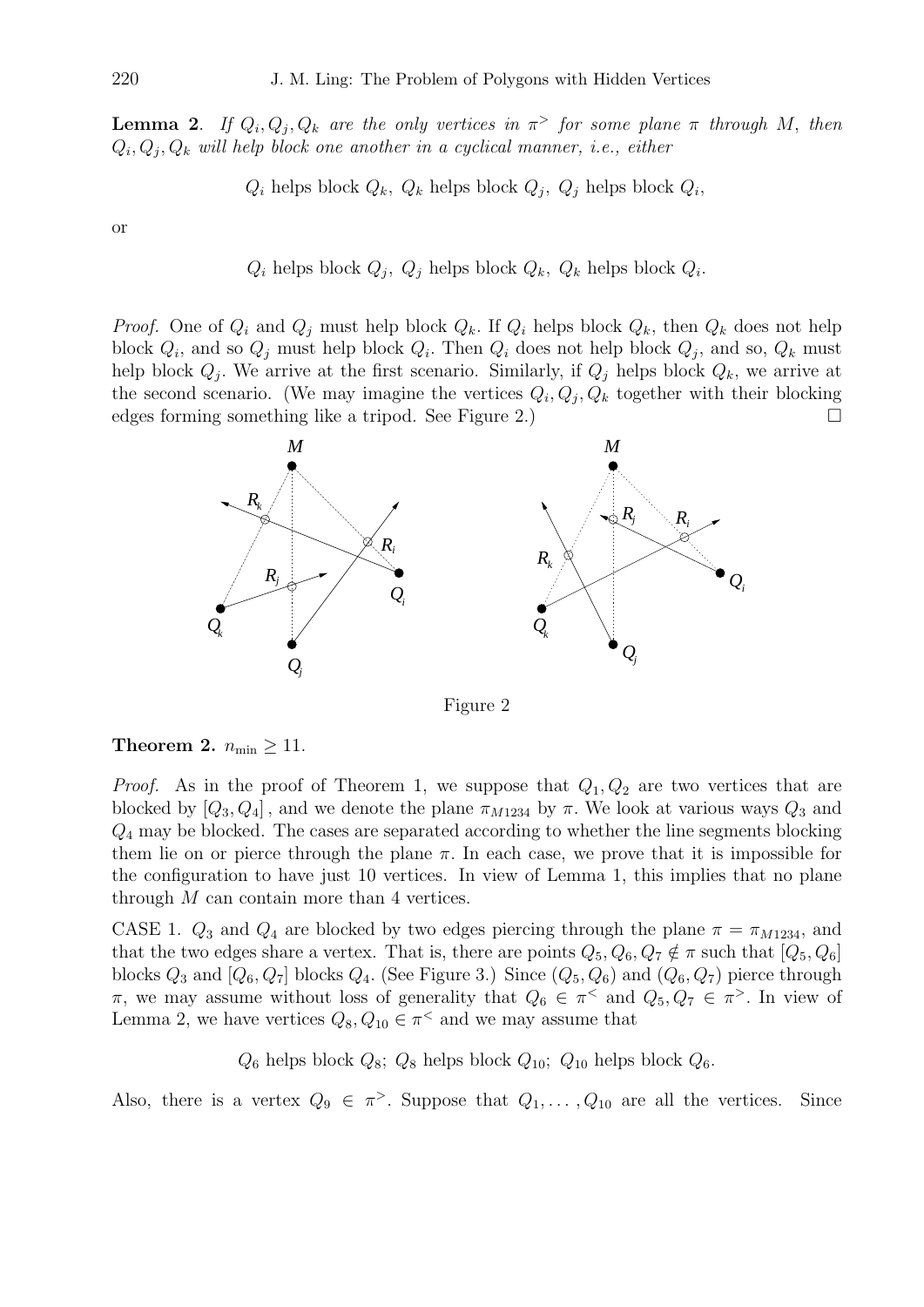

Figure 3

 $[Q_5, Q_6]$  blocks  $Q_3$ ,  $[Q_6, Q_7]$  blocks  $Q_4$ , and  $[Q_3, Q_4]$  blocks  $Q_1$  and  $Q_2$ ,  $\pi_{567}$  strictly separates  $Q_1, Q_2, Q_3, Q_4$  from M, i.e.,  $M \in \pi_{567}^>$  and  $Q_1, Q_2, Q_3, Q_4 \in \pi_{567}^<$ . (See Figure 4.) Since  $Q_6$  helps block  $Q_8$  and the edges in the polygon that connect to  $Q_6$  are  $[Q_5, Q_6]$  and  $[Q_6, Q_7]$ ,  $Q_8$  must be blocked by one of  $[Q_5, Q_6]$  and  $[Q_6, Q_7]$ . In either case, the plane  $\pi_{567}$  strictly separates  $Q_8$  from M. So, the vertices  $Q_1, \ldots, Q_8$  are all in  $\pi_{567}^{\le}$  whereas  $M \in \pi_{567}^{\ge}$ . So, if  $\pi_{//}$ denotes the plane through M parallel to  $\pi_{567}$ , then one of the half-spaces  $\pi_{//}^>$  and  $\pi_{//}^<$  contains no more than two vertices  $Q_9$  and  $Q_{10}$ . This contradicts Lemma 1. This completes CASE 1.



Figure 4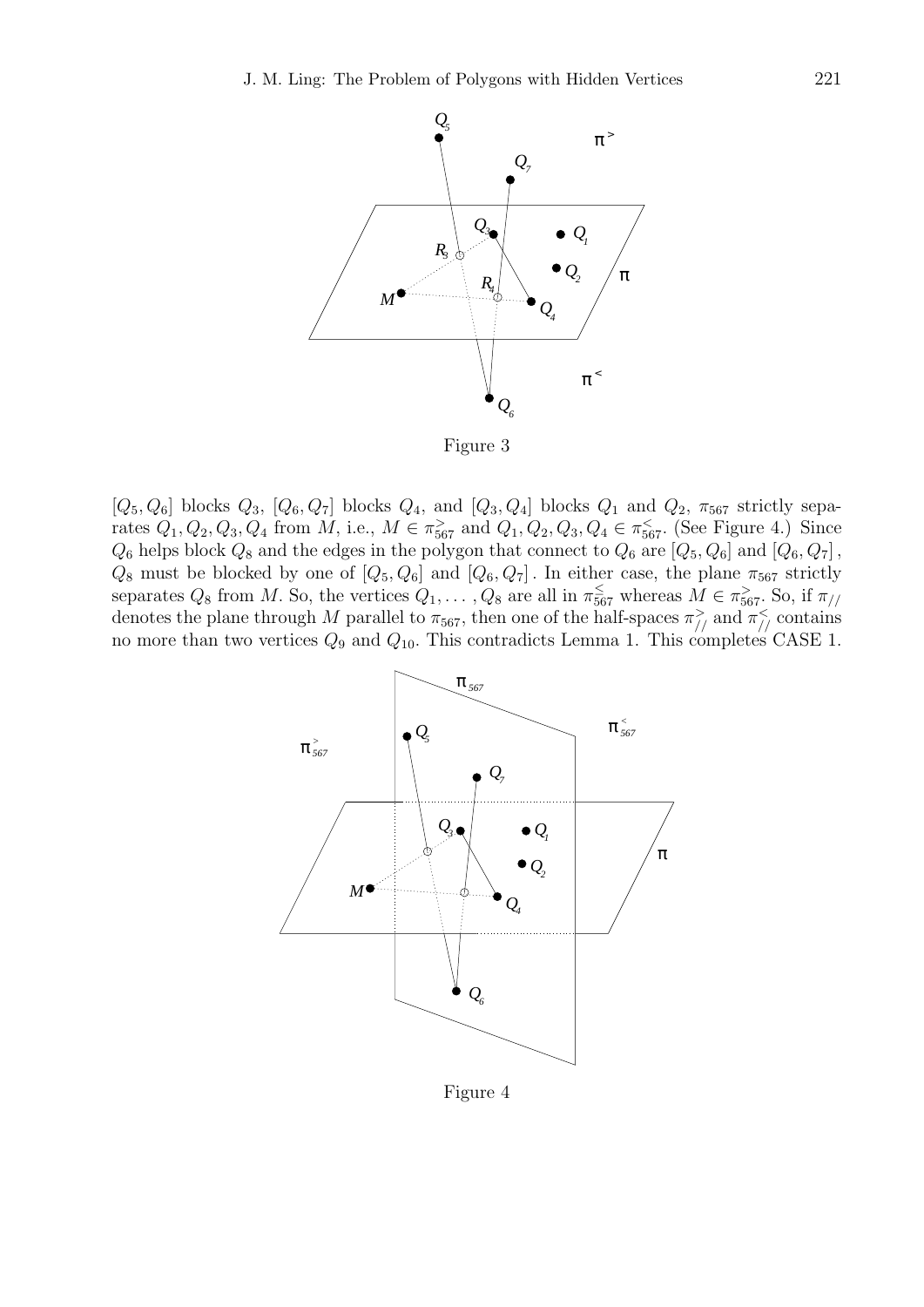CASE 2.  $Q_3$  and  $Q_4$  are blocked by two edges piercing through the plane  $\pi = \pi_{M1234}$ , and that they do not share a common vertex. That is, there are (distinct) points  $Q_5, Q_6, Q_7, Q_8$ not on  $\pi$  such that  $[Q_5, Q_6]$  blocks  $Q_3$  and  $[Q_7, Q_8]$  blocks  $Q_4$ . (See Figure 5.)



Figure 5

We may assume that  $Q_5, Q_7 \in \pi^>$  and  $Q_6, Q_8 \in \pi^<$ . In view of Lemma 1, we have  $Q_9$  in  $\pi^>,$  $Q_{10}$  in  $\pi^<$ , and we assume that

 $Q_5$  helps block  $Q_7$ ;  $Q_7$  helps block  $Q_9$ ;  $Q_9$  helps block  $Q_5$ .

Now, suppose that these are all the vertices. We shall derive a contradiction.

Consider the plane  $\pi_{M478}$ . Since  $Q_7 \notin \pi = \pi_{M34}$ , we have  $Q_3 \notin \pi_{M478}$ . Suppose  $Q_3 \in$  $\pi_{M478}^{\le}$ . Then  $(Q_3, Q_4) \subseteq \pi_{M478}^{\le}$ . It follows that  $Q_1, Q_2 \in \pi_{M478}^{\le}$ . Also,  $R_3 = (M, Q_3) \cap [Q_5, Q_6] \in$  $\pi_{M478}^<$ . This implies that at least one of  $Q_5, Q_6$  is in  $\pi_{M478}^<$ . But then,  $Q_1, Q_2, Q_3, Q_4, Q_7, Q_8$ , and at least one of  $Q_5, Q_6$  are in  $\pi^{\leq}_{M478}$ . It follows by Lemma 1 that  $Q_9, Q_{10} \in \pi^>_{M478}$ , and exactly one of  $Q_5$  and  $Q_6$  must be in each of  $\pi^>_{M478}$  and  $\pi^<_{M478}$ . As a summary,

$$
Q_1, Q_2, Q_3
$$
, and one of  $Q_5, Q_6 \in \pi_{M478}^{\lt}$ ;  
 $Q_9, Q_{10}$ , and one of  $Q_5, Q_6 \in \pi_{M478}^{\gt}$ .

By a similar argument,

$$
Q_1, Q_2, Q_4
$$
, and one of  $Q_7, Q_8 \in \pi_{M356}^{\lt}$ ;  
 $Q_9, Q_{10}$ , and one of  $Q_7, Q_8 \in \pi_{M356}^{\gt}$ .

Subcase 2(a).  $Q_5 \in \pi_{M478}^{\lt}$  (and so  $Q_6 \in \pi_{M478}^{\gt}$ ).

As  $Q_5$  helps block  $Q_7$ ,  $Q_7$  must be blocked by  $[Q_5, Q_i]$  for some  $Q_i \in \pi^>_{M478}$ . So,  $i = 6, 9$ , or 10. Since  $Q_7$  helps block  $Q_9$ ,  $Q_9$  does not help block  $Q_7$ , and so,  $i \neq 9$ . Also, since  $Q_5$ ,  $Q_6 \in \pi_{M356}$ but  $Q_7 \notin \pi_{M356}$ ,  $[Q_5, Q_6]$  does not block  $Q_7$ . So,  $i \neq 6$ , and we conclude that  $i = 10$ , and so

$$
[Q_5, Q_{10}]
$$
 blocks  $Q_7$ .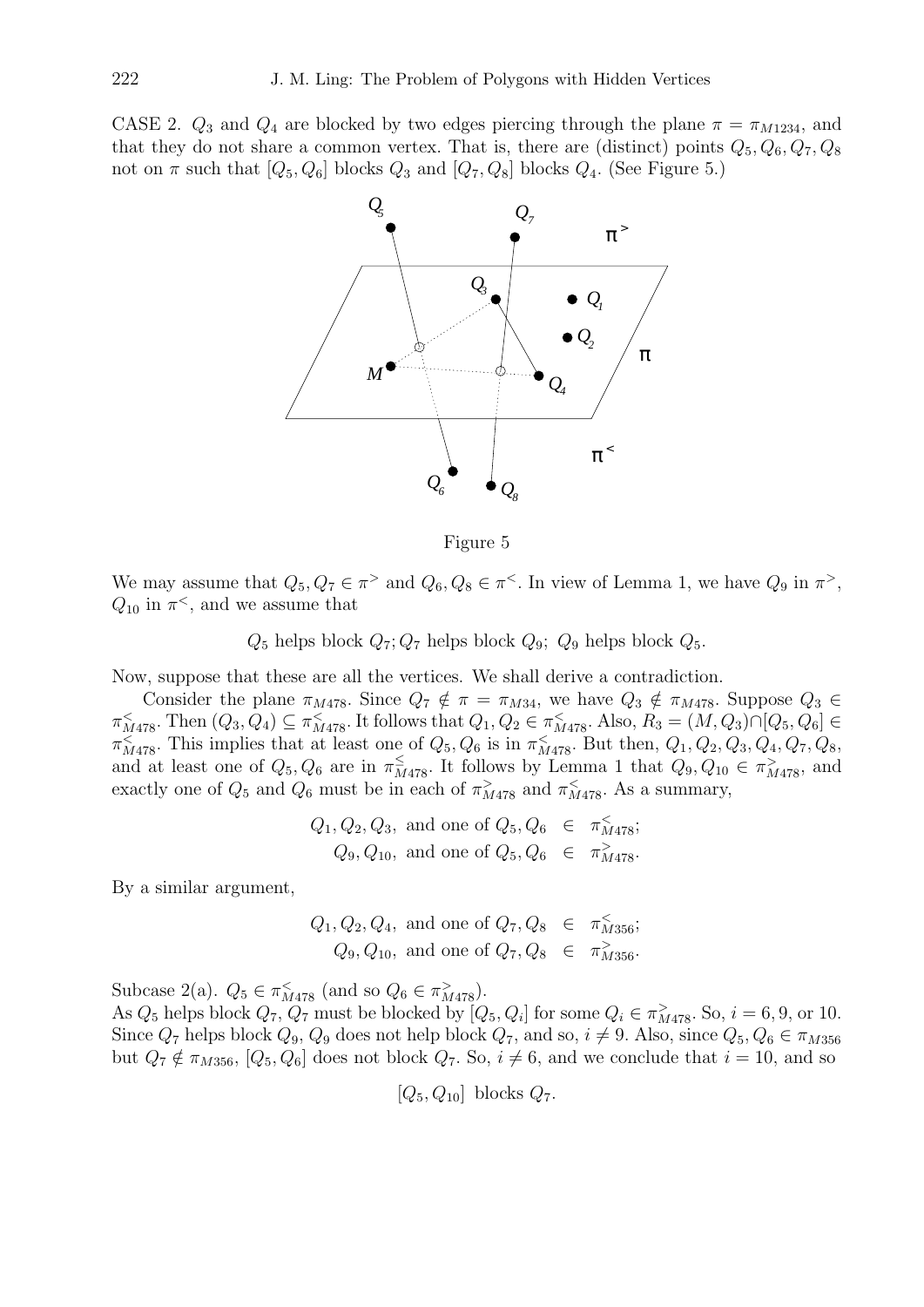This in turn implies that

$$
Q_7 \in \pi^>_{M356}
$$
, and so  $Q_8 \in \pi^<_{M356}$ .

Now,  $Q_9, Q_{10}, Q_7$  are the only vertices in  $\pi_{M356}^>$ , and as  $Q_{10}$  helps block  $Q_7$ , it follows from Lemma 2 that

 $Q_7$  helps block  $Q_9$ , and  $Q_9$  helps block  $Q_{10}$ .

Then, as the only vertices in  $\pi^>_{M478}$  are  $Q_9, Q_{10}, Q_6$ , and as  $Q_9$  helps block  $Q_{10}$ , it follows from Lemma 2 again that

 $Q_{10}$  helps block  $Q_6$ , and  $Q_6$  helps block  $Q_9$ .

Next, as the only vertices in  $\pi^<$  are  $Q_6, Q_8, Q_{10}$ , and as  $Q_{10}$  helps block  $Q_6$ , it follows once more from Lemma 2 that

 $Q_6$  helps block  $Q_8$ , and  $Q_8$  helps block  $Q_{10}$ .

So,  $Q_6$  helps block the vertices  $Q_3, Q_8$ , and  $Q_9$ . As there are only two edges connecting  $Q_6$ , one of them is going to block two of  $Q_3, Q_8, Q_9$ .

Sub-subcase  $2(a)(i)$ :  $[Q_6, Q_i]$  blocks both  $Q_8$  and  $Q_9$  for some *i*.

Consider the plane  $\pi_{M i689}$ . Certainly,  $i \neq 6, 8, 9$ . As  $Q_6 \in \pi^<$  and  $Q_9 \in \pi^>$ ,  $i \neq 1, 2, 3, 4, 10$ . If  $i = 5$ , then  $[Q_5, Q_6]$  blocks  $Q_3, Q_8, Q_9$ , and so  $\pi_{M56}$  contains at least five vertices, a contradiction. If  $i = 7$ , then  $[Q_6, Q_7]$  blocks  $Q_4, Q_8, Q_9$  and we have five vertices on the same plane  $\pi_{M67}$ , a contradiction again.

Sub-subcase  $2(a)(ii)$ :  $[Q_6, Q_i]$  blocks  $Q_3$  and one of  $Q_8$  and  $Q_9$ , for some *i*.

Since  $[Q_5, Q_6]$  blocks  $Q_3$ , we have  $Q_i \in \pi_{M356}$ , and so one of  $Q_8$  or  $Q_9$  must be on  $\pi_{M356}$ . But this contradicts the basic setup of Subcase 2(a), in which  $Q_8 \in \pi_{M356}^{\lt}$  and  $Q_9 \in \pi_{M356}^{\gt}$ .

This completes Subcase 2(a).

Subcase 2(b).  $Q_5 \in \pi_{M478}^>$  (and so  $Q_6 \in \pi_{M478}^<$ ).

Since  $Q_5, Q_9, Q_{10}$  are the only vertices in  $\pi^>_{M478}$ , and as  $Q_9$  helps block  $Q_5$ , it follows from Lemma 2 that  $Q_5$  helps block  $Q_{10}$ , and  $Q_{10}$  helps block  $Q_9$ . But then  $Q_5$  helps block  $Q_3, Q_7, Q_{10}$ . As  $Q_5$  is connected to at most two vertices, there must be some i such that  $[Q_5, Q_i]$  blocks two of the vertices  $Q_3, Q_7, Q_{10}$ .

Sub-subcase  $2(b)(i)$ :  $[Q_5, Q_i]$  blocks  $Q_7$  and  $Q_{10}$ .

Certainly,  $i \neq 5, 7, 10$ . Since  $Q_5 \in \pi$  and  $Q_{10} \in \pi$ <sup><</sup>, it is easy to see that  $i \neq 1, 2, 3, 4, 9$ . Since  $Q_5 \in \pi^>_{M478}$ ,  $[Q_5, Q_8]$  does not block  $Q_7$ . So,  $i \neq 8$ . Finally, if  $[Q_5, Q_6]$  blocks  $Q_7, Q_{10}$ , then  $\pi_{M356}$  contains five vertices, a contradiction. Thus,  $i \neq 6$ .

Sub-subcase 2(b)(ii):  $[Q_5, Q_i]$  blocks  $Q_3$  and one of  $Q_7, Q_{10}$ .

One of  $Q_7, Q_{10}$  will then be in  $\pi_{M356}$ . This contradicts the basic setup of Subcase 2(b) in which  $Q_7 \notin \pi_{M356}$  and  $Q_{10} \in \pi^>_{M356}$ .

This completes Subcase 2(b), and hence CASE 2.

CASE 3.  $Q_3$  and  $Q_4$  are blocked by two edges at least one of which lies on the plane  $\pi = \pi_{M1234}.$